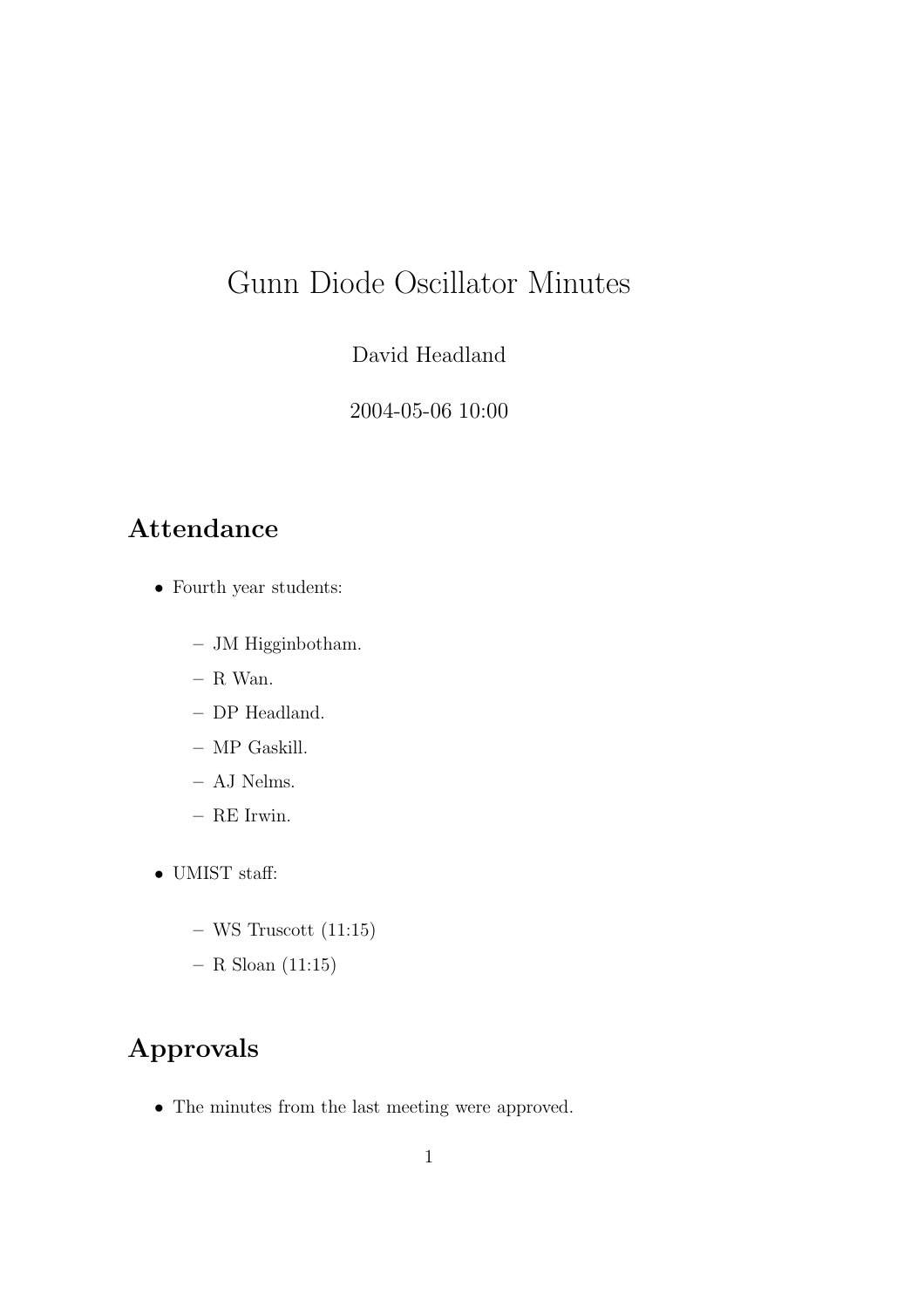### Power supply

- Problems have been observed with the voltage dipping.
- Different programs have been tried with no success.
- It will be tried with a commercial oscillator, but it's not expected to work.
- A large capacitor will be tried to smooth this out.
- Take everything to the demonstration even if it isn't fully functioning.
- Take an oscilloscope to show the dip.
- Be ready to explain the dip if questioned.
- The computer can still be used to monitor the voltages.
- Get two computer controlled channels working if possible.
- The third channel can use a potentiometer on the reference.
- New PSU deadline has been set: Wednesday 2004-05-12.

#### Miscellaneous

• Required work on the project should stop 7 days before the first exam.

#### Simulation

- The Maltese cross model has been received and imported.
- It isn't solid at present.
- It's coordinated cannot be easily set.
- Assistance from WS Truscott will be sought.
- Perfect results are not expected from this model.
- We could model the final radial line transformer.
- This model could then be shown at the demonstration.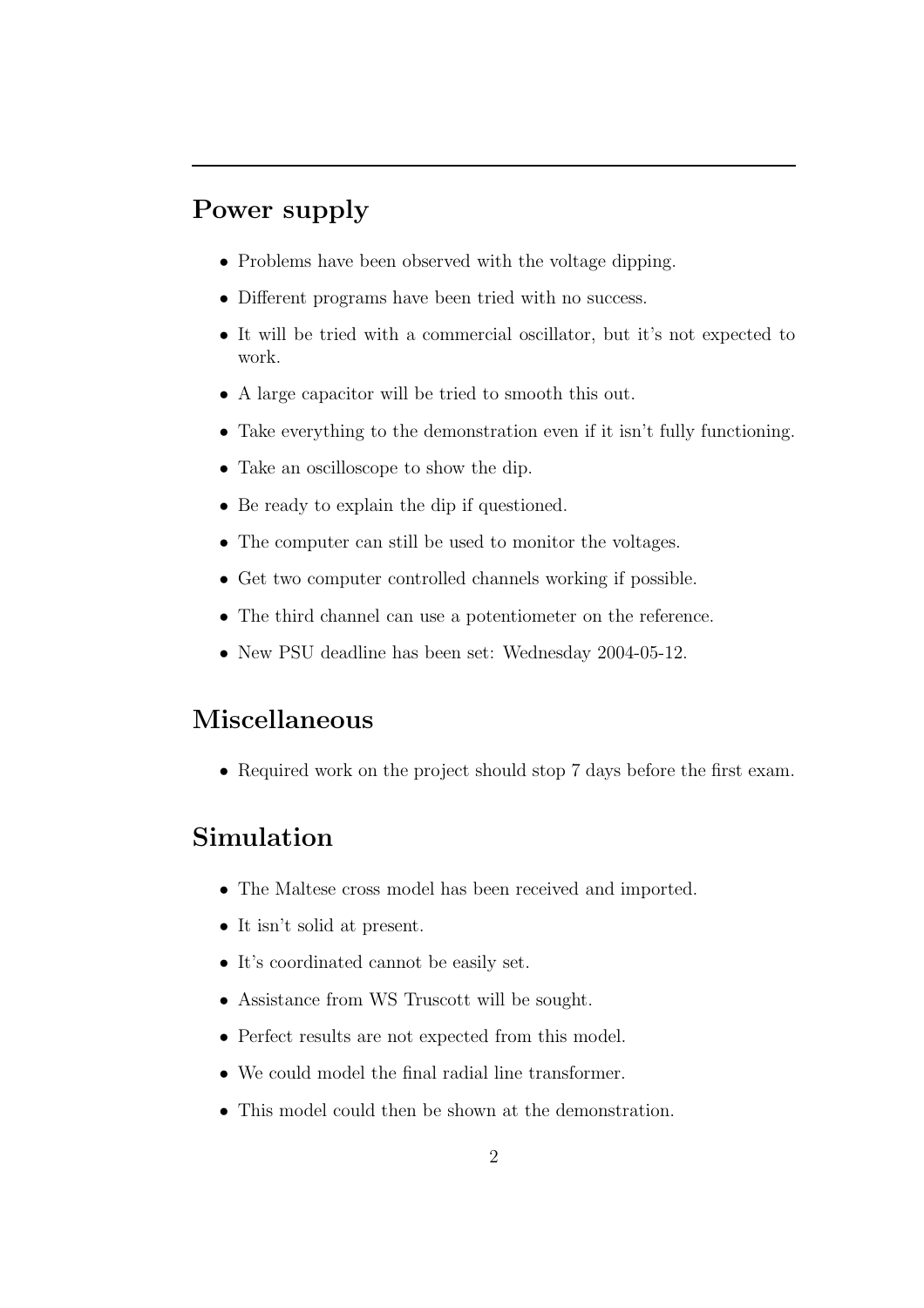#### Demonstration

- Currently, MP Gaskill is trying to organise props.
- A name tag has been completed.
- This tag can be used as a template for other name tags.
- Simulation pictures will be required for the display.
- The format of the demonstration was discussed.
- Ideally, we would demonstrate a single diode oscillator followed by an n-diode oscillator.
- Practically, we may be better demonstrating the combining oscillator then replacing it with the single device oscillator whilst other areas of the project are being demonstrated.
- We could use e2v's commercial oscillator if required.
- We may want a computer running HFSS at the demonstration.
- Martin Edwards and Dave Armitage will be marking.
- They will mark well for engineering content.
- We will need to talk about how we managed  $e2v$ .
- It was suggested that a dummy demonstration takes place with the equipment on E floor.
- This trial will be useful for timing purposes.
- We will need to find out about calibration from K Williams.
- A good way to do sections of the presentation would be to have one person talking and another practically demonstrating.
- Interactions will show that both understand the process well.
- Power combining and simulation are ideal section candidates.
- 3–4 speaking parts was suggested as possibly optimum.
- It should be clear in the management section what everyone's primary role is.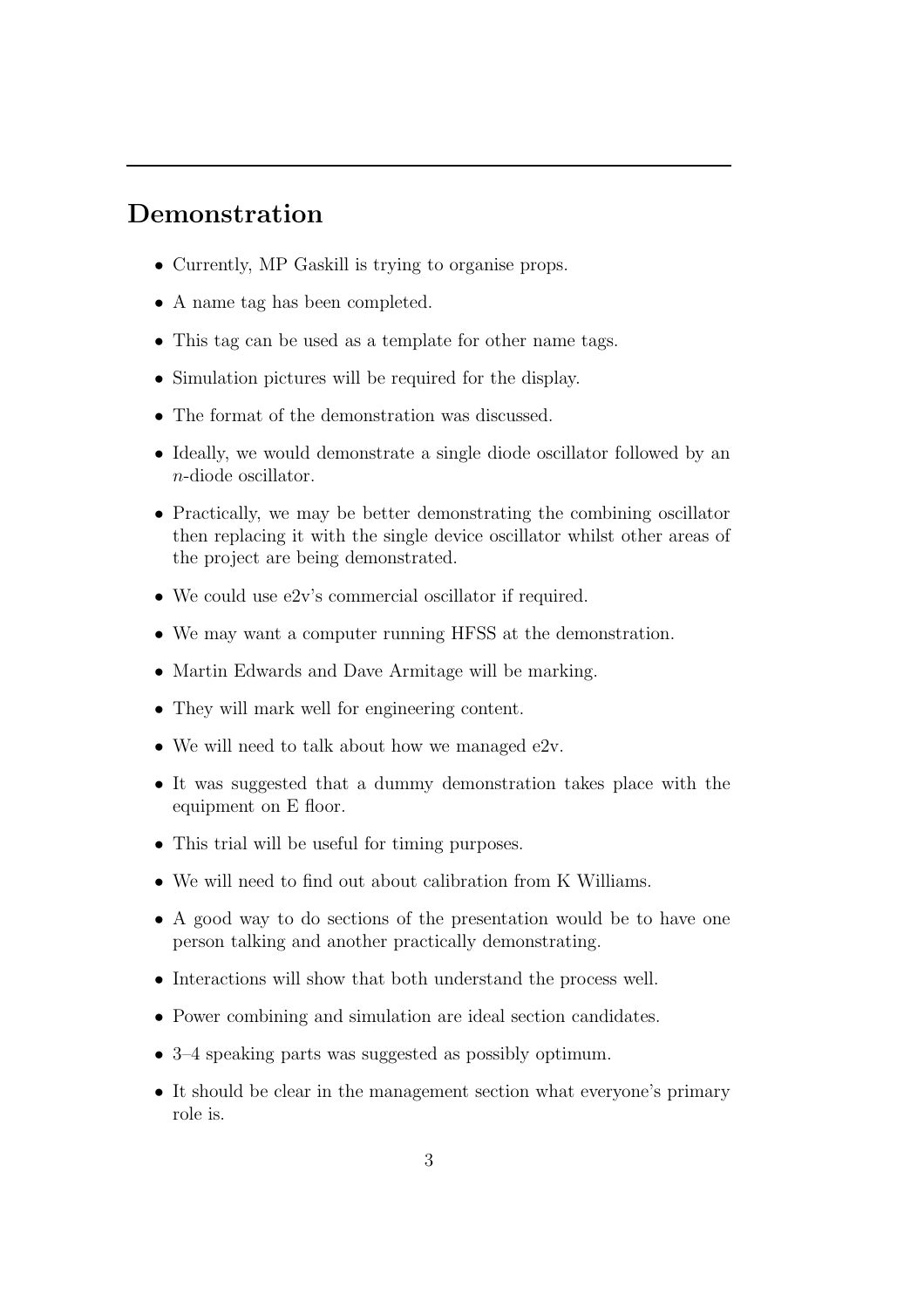- Questions are always asked on project management.
- Don't be afraid to cut parts that don't seem up to scratch.
- It's not a problem to say that certain parts couldn't be investigated as far as we would have liked because they were more involved that initially anticipated.
- Questions are likely to be asked on the functions of:
	- The resonant disc.
	- The radial line transformer post.
- Always have a strategy for failure.
- Try  $n$  times then skip it and come back if it's working before the end.
- Video can be used as a last resort.
- The markers will have seen previous presentations and reports.
- Starting with a working whole systems is a good idea.
- This can be taken to bits afterwards to show how things work.

#### Poster

- Example templates were distributed.
- The formats were discussed.
- The content has not been finalised but is being worked upon.
- Previous years' posters are kept by staff in B21.
- Check the contrast between colours rather than actual colours.
- Background pictures were suggested.
- Perhaps a photograph of the large scale Gunn diode model?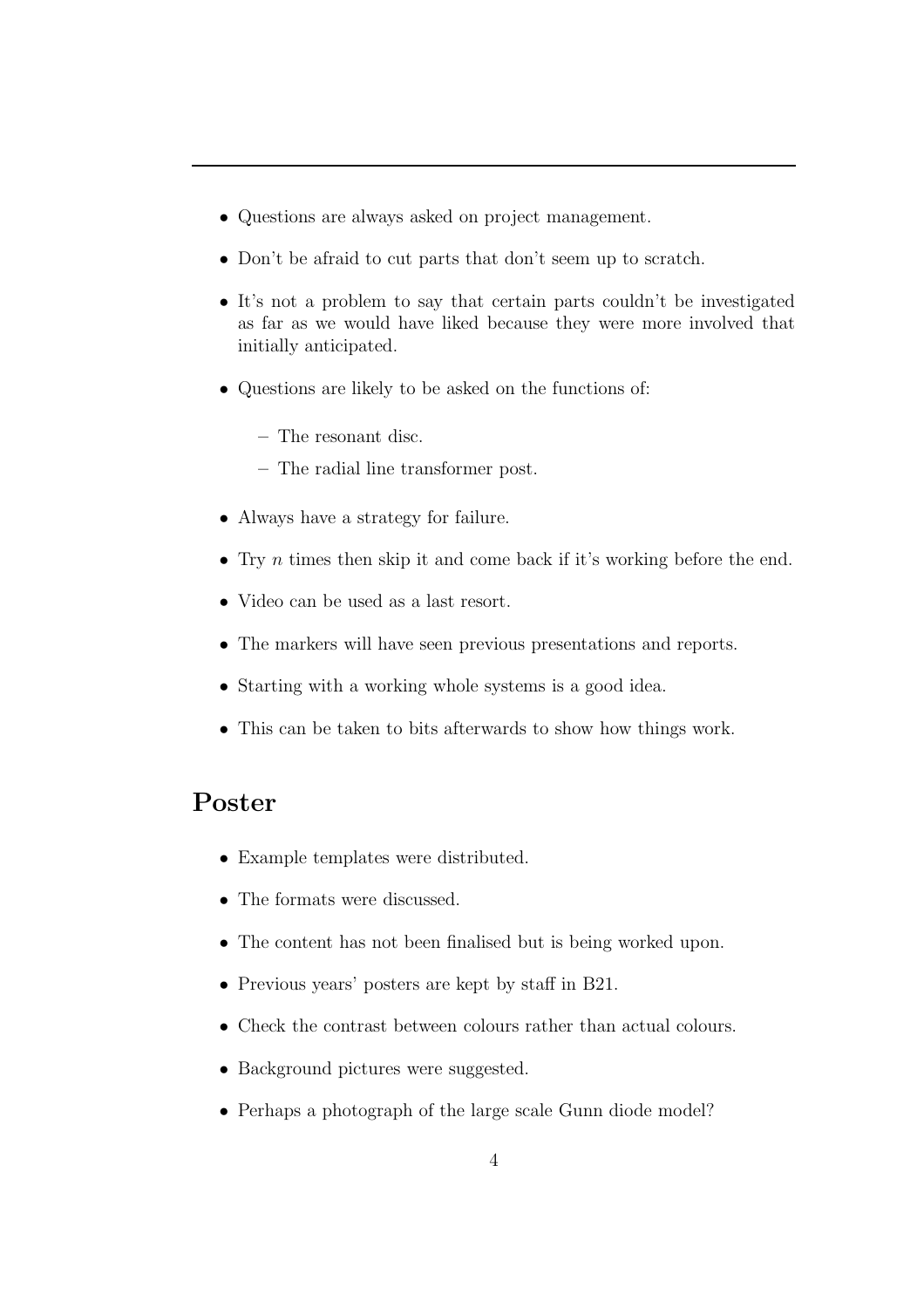#### Awards ceremony

- Team working awards ceremony this evening.
- Meet outside Kro Bar near Dover Street at 4:50.
- Dress code is smart/casual.

## Epilogue

- RE Irwin will post an example epilogue structure soon.
- This should be commented upon by all team members.

### Testing

- We may be able to try to optimise the device configuration.
- The front diode is in a cavity stopped by the back diode.
- Comment upon this in the epilogue.
- The cavity length affect frequency, so will relative diode positioning.

## Published paper

- There is a possibility of a paper being published based on the project.
- This would require graphs that tell a story.
- We would need to know:
	- What changes the frequency of each diode.
	- What frequency range locking occurs within.
- The team would publish the paper.
- Ana electronics letter would be preferred over a journal paper.
- Letters take less time to be approved than papers.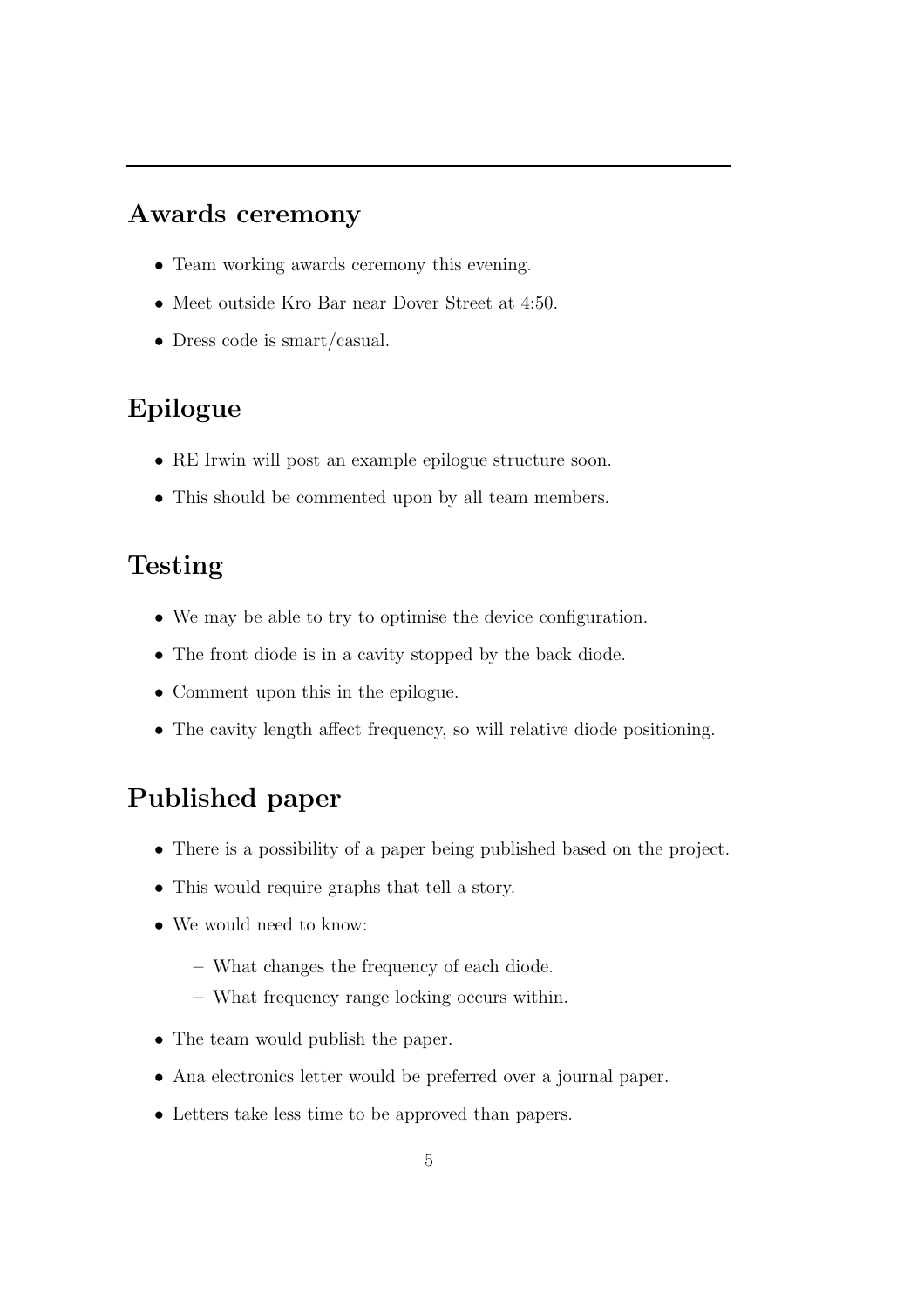- Feedback from letters is either a will or won't publish.
- Can state something like "a paper is in preparation on the basis of the project" in the epilogue.
- We probably would get many extra marks for this.
- If we are in a position to do this, we should do so, but should not spend a disproportionate amount of time on it.

## Closing the project

- The project must be closed after the demonstration.
- Simulations should be burned to CD.
- WS Truscott and R Sloan should receive a copy each.
- We can keep the equipment if we need it for writing the paper.
- When finished, equipment should be returned to WS Truscott.
- UMIST will keep the equipment until the no longer need it.
- After that, it will be returned to e2v for their own use.

## Proposed actions

| RE Irwin    | Mail the draft epilogue structure in.                               |
|-------------|---------------------------------------------------------------------|
| DPH, AJN    | Try testing the multiple device oscillator with two PSUs.           |
| MP Gaskill  | Check the presentation board sizes.                                 |
|             | JM Higginbotham Send interesting simulation pictures to MP Gaskill. |
| DPH, AJN    | Check with K Williams about the calibration process.                |
| R Wan       | Acquire a digital came order for critical tests.                    |
| DP Headland | Sort out whiskey at $\approx$ £10/bottle.                           |
| R Wan       | Send a photo in for inclusion on the project web site.              |